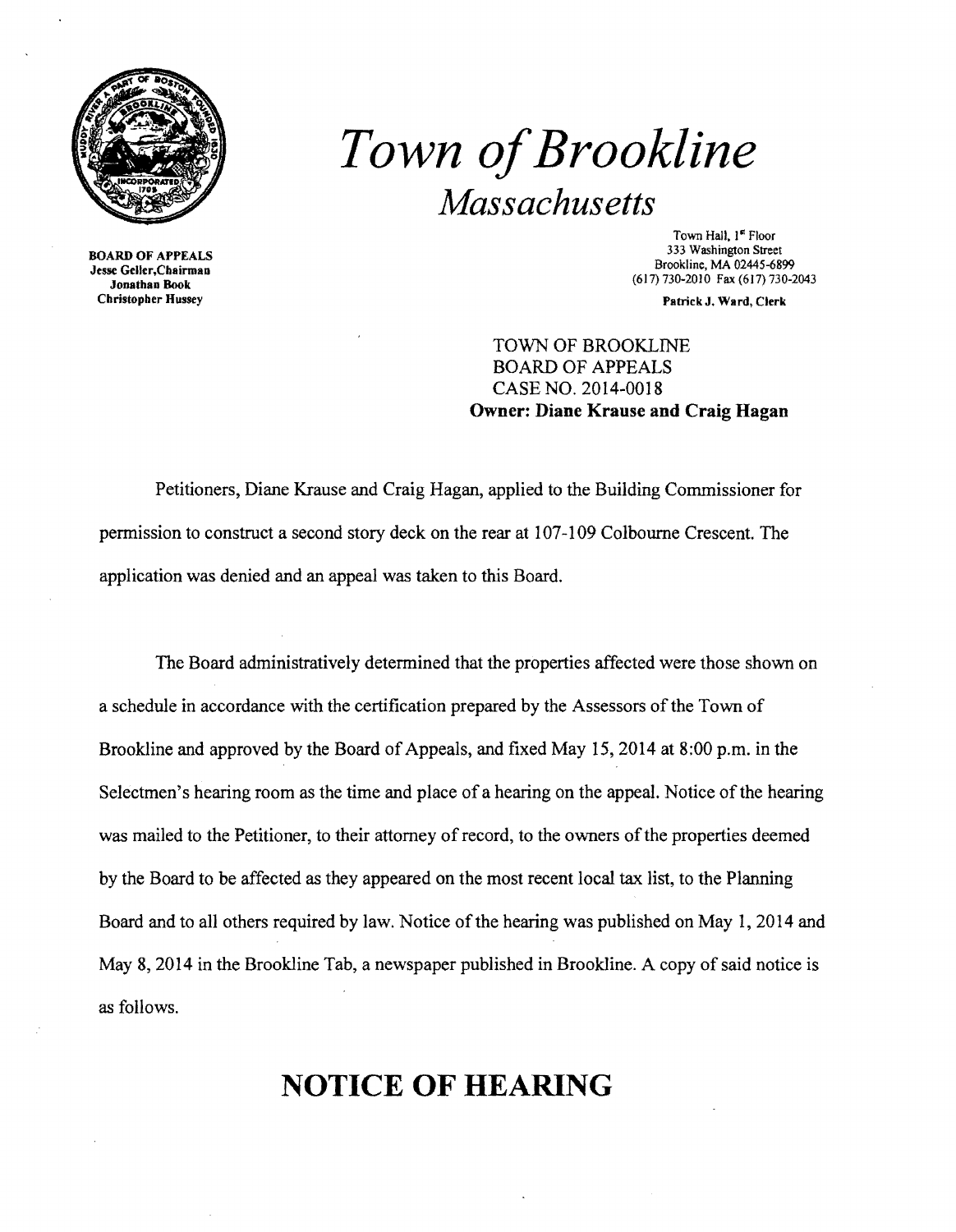Pursuant to M.G.L., C. 39, sections 23A & 23B, the Board of Appeals will conduct a public hearing to discuss the following case:

Petitioner: DIANE KRAUSE & CRAIG HAGAN Owner: DIANE KRAUSE & CRAIG HAGAN Location of Premises: 107-109 COLBOURNE CRESCENT Date of Hearing: MAY 15, 2014 Time of Hearing: 8:00 PM Place of Hearing: SELECTMEN'S 6<sup>TH</sup> FLOOR CONFERENCE ROOM

A public hearing will be held for a variance and/or a special permit from

Section 5.43: Exceptions to Yard and Setback Regulations

Section 5.70: Rear Yard Requirements

Section 6.71: Projections into the Rear Yard

Section 8.02.2: Extensions and Alterations

of the Zoning By-Law to CONSTRUCT A SECOND STORY DECK ON THE REAR at 107-109 COLBOURNE CRESCENT. Said Premises is located in a SC-7 (Single Family and Converted for Two-Family) Residence District.

*Hearings once opened, may be continued by the Chair to a date and time certain. No further notice will be mailed to abutters or advertised in the TAB, Questions regarding whether a hearing has been continued, or the date*  and time of any hearing may be directed to the Office of the Town Clerk at 617-730-2007 or check the meeting *calendar at:www,brooklinema,gov,* 

The Town of Brookline does not discriminate on the basis of disability in admission to, access to, or *operations ofits programs, services or activities, individuals who need auxiliary aids for effective communication in programs and services ofthe Town ofBrookline are invited to make their needs known to Robert Sneirson, Town ofBrookline,* 11 *Pierce Street, Brookline, MA 02445. Telephone:* (617) *730-2328; TDD (617)-730 2327; or email at rsneirson@brooklinema.gov.* 

## Jesse Geller Jonathan Book Christopher Hussey

At the time and place specified in the notice, this Board held a public hearing, Present at

the hearing was Chairman Jonathan Book, and Board Members Christopher Hussey and Mark

Zuroff. The petitioner, Diane Krause presented the case.

Ms.. Krause described 107-109 Colbourne Crescent as a two-family Colonial Revival

style dwelling with a gambrel roof that was built in 1920. The property is located within

proximity to the Lotta Bradburn Schick Park. The neighborhood is comprised of single and two-

family dwellings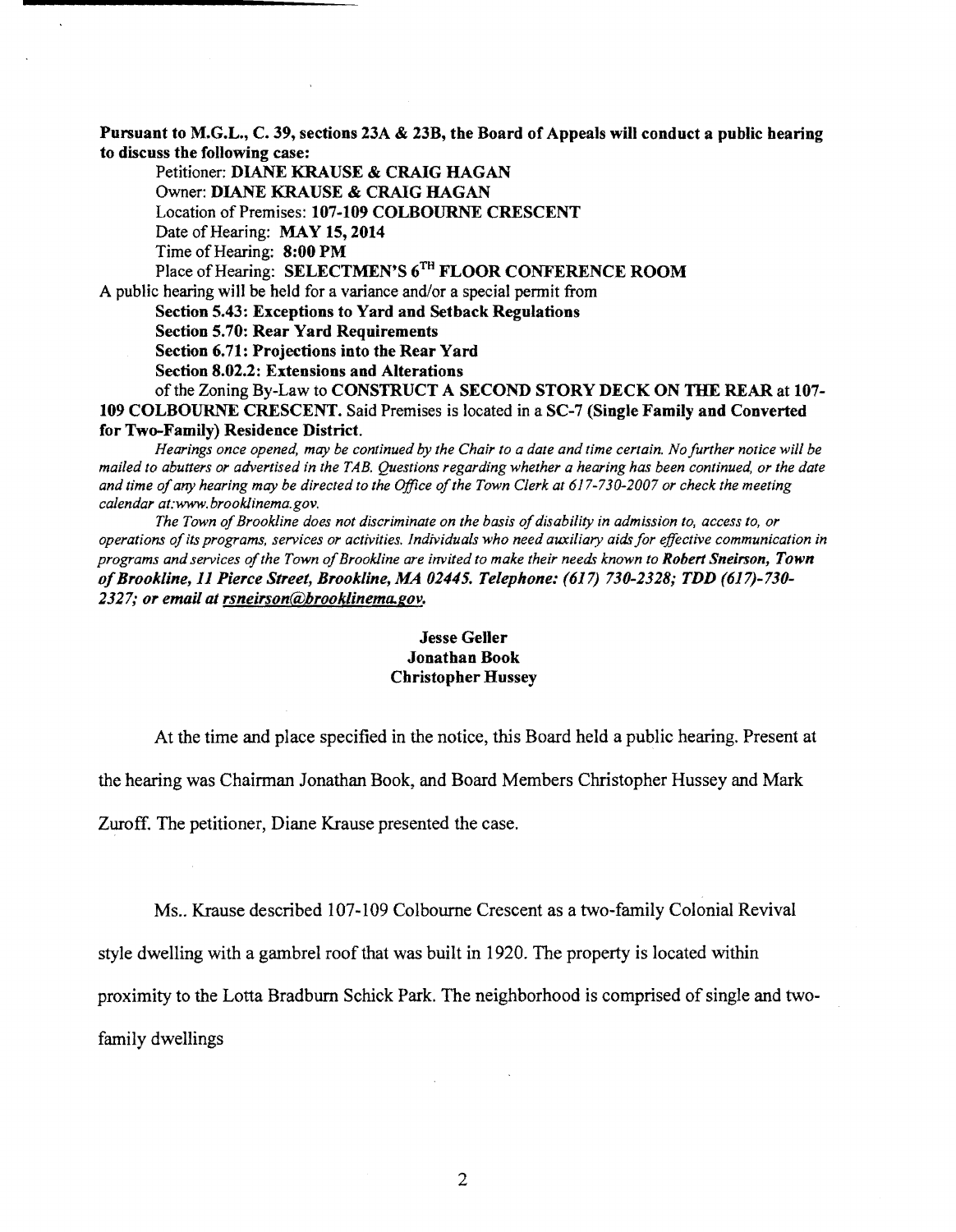Mrs. Krause said the proposal is to construct a second story deck on the rear of 107 Colbourne Crescent. The second story deck will be open and unenclosed, and will be 28.25' from the rear yard setback. The applicant is also planning to construct a new footing and frost wall under the existing mudroom.

The Chairman asked if anyone wished to speak in favor of the proposal or in opposition to the proposal. There was no one present to speak.

The Chairman called upon Lara Curtis Hayes, Senior Planner, to deliver the findings of the Planning Board:

## **FINDINGS**

**Section 5.43 -** Exceptions to Yard and Setback Regulations

**Section 5.70** - Rear Yard Setback

**Section** 5.71 - Projections into the Rear Yard

| Dimensional Requirements | Required |      | Existing   Proposed   Relief |                 |
|--------------------------|----------|------|------------------------------|-----------------|
| Rear Yard Setback        | 30'      | 31.1 | 128.3'                       | Special Permit* |

\* Under Section 5.43, the Board of Appeals may waive yard and setback requirements if a counterbalancing amenity is provided. The Planning Board suggests that the applicant install additional landscaping as a counterbalancing amenity.

**Section 8.02.2 – Alteration or Extension** 

A special permit is required to alter a pre-existing non-conforming structure.

Ms. Hayes said the Planning Board is supportive of the proposal to construct an

uncovered second story deck on the rear of the existing dwelling. The proposal requires a special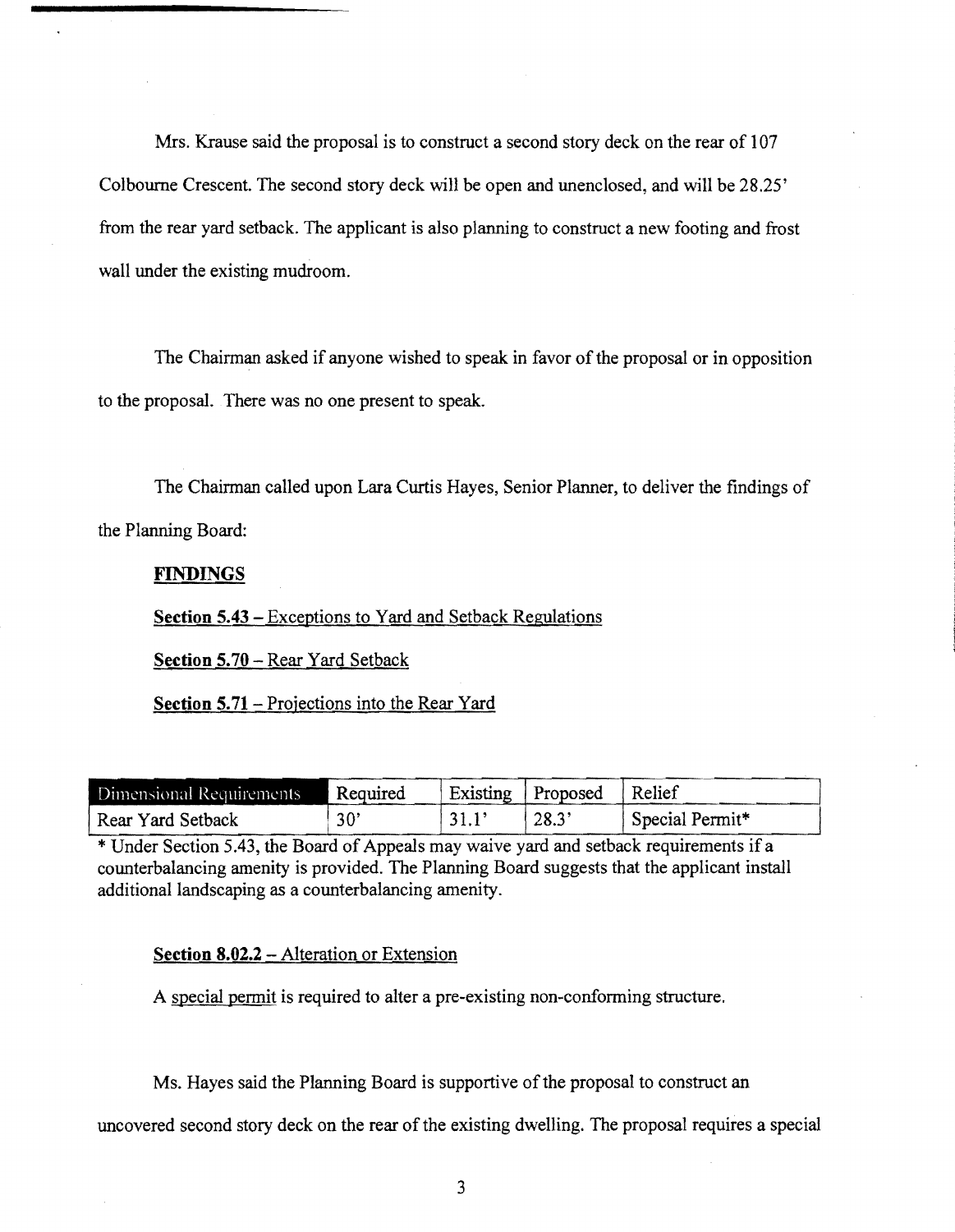pennit because the second floor deck is two feet within the rear yard setback. The Board finds the proposal to be modest and does not expect it to be a negative impact on neighboring properties. The Planning Board recommends the applicant install additional landscaping as a counterbalancing amenity.

**Therefore, the Planning Board recommends approval of the plans by Hamlin & Co. Inc., dated 1129/14, and the site plan by Scott M. Cerrato, P.L.S., dated 1129/14, subject to the following conditions:** 

- 1. Prior to the issuance of a building permit, final plans and elevations, and a final site plan indicating all proposed setback dimensions, shall be submitted subject to the review and approval of the Assistant Director of Regulatory Planning.
- 2. Prior to issuance of a building permit, the applicant shall submit a final landscaping plan indicating all counterbalancing amenities to the Assistant Director of Regulatory Planning for review and approval.
- 3. Prior to the issuance of a building permit, the applicant shall submit to the Building Commissioner for review and approval for conformance to the Board of Appeals decision: 1) a final site plan stamped and signed by a registered engineer or land surveyor; 2) final building elevations stamped and signed by a registered architect; and 3) evidence that the Board of Appeals decision has been recorded at the Registry of Deeds.

4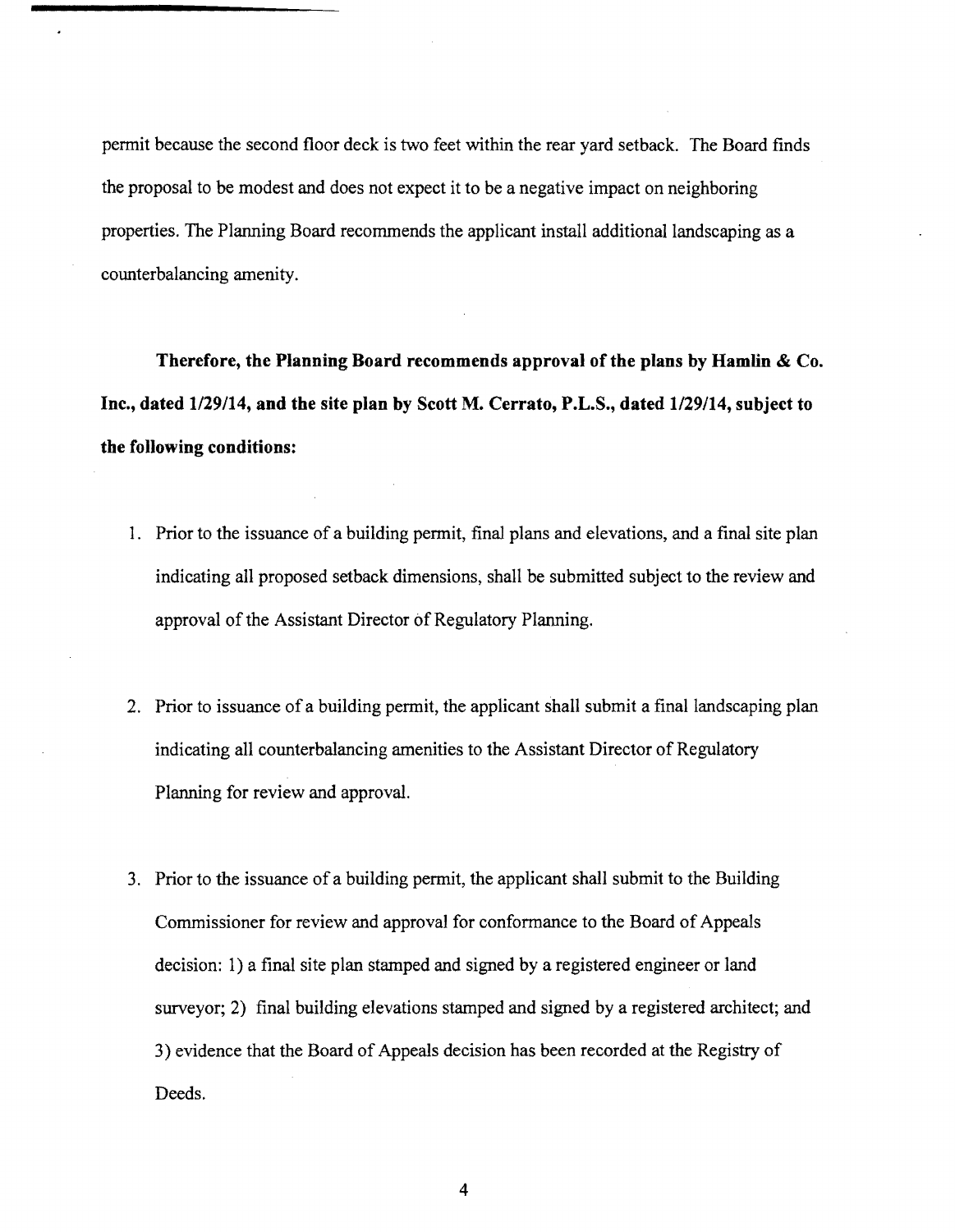The Chairman then called upon Michael Yanovich, Chief Building Inspector, to deliver the comments of the Building Department. Ms. Hayes delivered Mr. Yanovitch's comments in his absence. Mr. Yanovich stated that the Building Department had no objections to the relief sought under this application. The relief requested is minimal, the use is compatible with the area, and the Building Department will work with the Petitioner ifrelief is granted to ensure all codes are complied with.

The Board deliberated on the merits of special permit relief as requested. The Board voted unanimously that the requirement have been met for the issuance of a special permit under Sections, **5.43, 5.70, 6.71 and 8.02** of the Zoning By-Law. The Board made the following specific findings pursuant to **Section 9.05 of the** of the Zoning By-Law:

a. The specific site is an appropriate location for such a use, structure, or condition.

b. The use as developed will not adversely affect the neighborhood.

ł

c. There will be no nuisance or serious hazard to vehicles or pedestrians.

d. Adequate and appropriate facilities will be provided for the proper operation of the proposed use.

Accordingly, the Board voted unanimously to grant the requested relief subject to the following conditions:

**1. Prior to the issuance of a building permit, final plans and elevations, and a fmal site plan indicating all proposed setback dimensions, shall be submitted subject to the review and approval of the Assistant Director of Regulatory Planning.** 

5